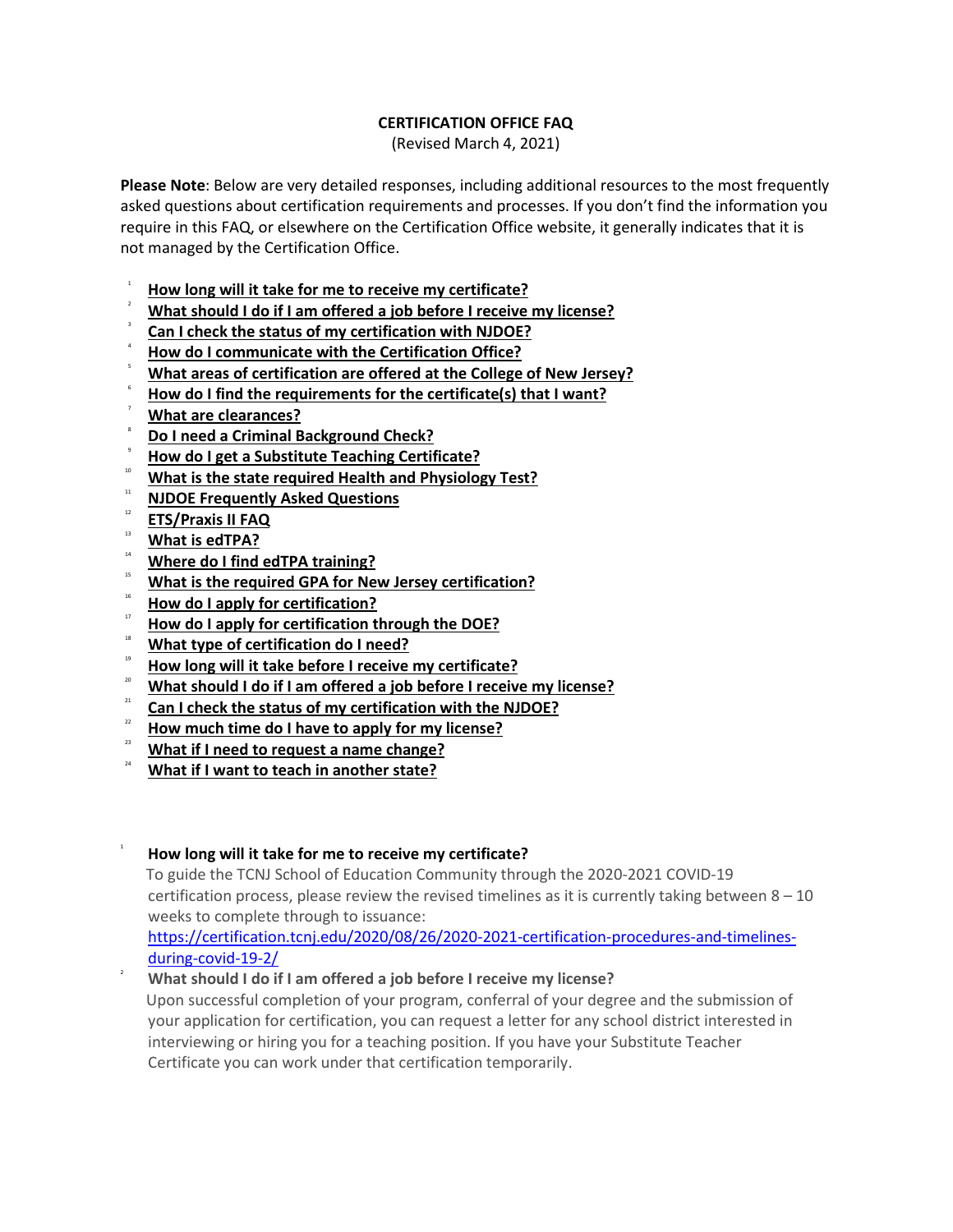## **Can I check the status of my certification with NJDOE?**

<span id="page-1-0"></span>3

<span id="page-1-1"></span>4

<span id="page-1-2"></span>5

<span id="page-1-4"></span>7

<span id="page-1-5"></span>8

<span id="page-1-6"></span>9

The status of your certification will not show on the NJDOE website until your license has been issued. All information about certificates is now online including certificate name, certificate ID number, date of issuance, and expiration date if applicable. Instructions to view this information can be found at: <https://www.nj.gov/education/license/tcis/instructions.pdf>

**How do I communicate with the Certification Office?**Due to COVID-19 we are currently working from home, but we are maintaining communication with you in various ways. We are working to make process and procedural information current and available through the Certification Office website**:** <https://certification.tcnj.edu/> We are always available by email at: Jenn Pirone: [pironej@tcnj.edu](mailto:pironej@tcnj.edu) Linda Amerigo: [amerigol@tcnj.edu](mailto:amerigol@tcnj.edu)

#### **What areas of certification are offered at the College of New Jersey?**

Licensure Areas: <https://certification.tcnj.edu/out-of-state-certifications/> Middle School Endorsements: <https://certification.tcnj.edu/middle-school-endorsements/>

<span id="page-1-3"></span>6 **How do I find the requirements for the certificate(s) that I want?** The general requirements for certificates can be accessed at the following web locations: Instructional: [http://www.nj.gov/cgibin/education/license/endorsement.pl?string=999&maxhit](http://www.nj.gov/cgibin/education/license/endorsement.pl?string=999&maxhits=1000&field=2) [s=1000&field=2](http://www.nj.gov/cgibin/education/license/endorsement.pl?string=999&maxhits=1000&field=2)

Administrative: [http://www.nj.gov/education/license/admincert.htm](https://www.state.nj.us/education/license/admincert.htm)*.* Educational Services [http://www.state.nj.us/education/license/esp/](https://www.state.nj.us/education/license/esp/) Career and Technical [http://www.state.nj.us/education/license/cte/](https://www.state.nj.us/education/license/cte/)

**What are clearances?** Criminal history and background checks: [https://certification.tcnj.edu/clearances-substitute](https://certification.tcnj.edu/clearances-substitute-teacher-certificate/)[teacher-certificate/](https://certification.tcnj.edu/clearances-substitute-teacher-certificate/)

#### **Do I need a Criminal Background Check?**

To receive a Substitute Teaching Certificate, you will require a criminal background check. Currently, due to COVID-19 restrictions and placement procedures the School of Education is recommending you apply for and receive your Substitute Teaching Certificate prior to placement in Student Teaching Clinical

You MUST complete a Criminal Background Check or have your Substitute Teaching Certificate several months in advance of the semester. After you have been fingerprinted, you must follow up with the State of NJ two weeks later to print out your Clearance Certificate. You can print it here: How to print your [Clearance](https://homeroom5.doe.state.nj.us/chrs18/?app-emp-history) letter**.**

Scan or photograph the letter and send it to [certification@tcnj.edu](mailto:certification@tcnj.edu)

## **How do I get a Substitute Teaching Certificate?**

Applicants must have completed sixty college credits to apply for a NJ Substitute Teaching License.

The Mercer County Department of Education is now accepting Substitute Certification Applications.

Due to COVID-19 There have been some changes to the instructions:

<https://certification.tcnj.edu/clearances-substitute-teacher-certificate/>

The cost is \$203.00 (application \$125, fingerprinting \$67.00, \$11.00 state administration). The check or money order used for payment cannot be more than three weeks old.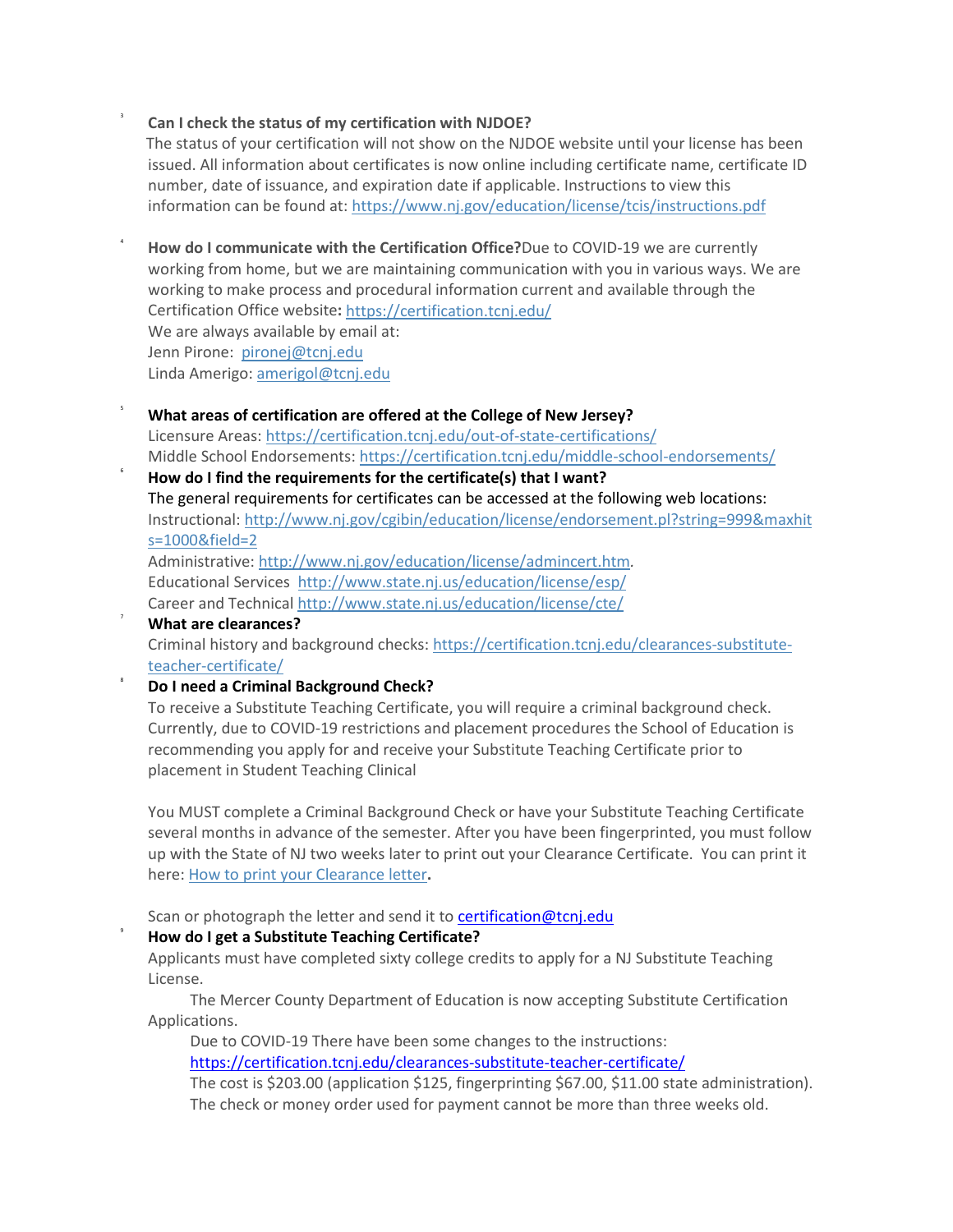The substitute license replacement cost is \$60.

Archiving the substitute license cost is \$32.50

This process can take 6-8 weeks under current conditions, so start early.

How to complete the [background](https://www.nj.gov/education/crimhist/check/) check

Archiving your [fingerprints](https://www.nj.gov/education/crimhist/check/)

Please Note: If you have already been fingerprinted, but selected COLLEGE STUDENT or VOLUNTEER, you will have to fingerprint again as a SUBSTITUTE TEACHER How to obtain a Substitute Teaching [Certificate](https://certification.tcnj.edu/clearances-substitute-teacher-certificate/)

**Do not** submit documentation of a negative tuberculosis (TB) test (Mantoux or PPD type) with your application for Substitute Teaching Certificate. See the STEP Office for further information.

<span id="page-2-0"></span><sup>10</sup> **What is the state required Health and Physiology Test?** All teacher candidates must successfully complete a course in the Biological Sciences, BIO104, or register for the Health/Physiology test. [DOWNLOAD](https://certification.tcnj.edu/wp-content/uploads/sites/149/2018/02/Health-Phys-PP.-Review-for-test.ppt) THE HEALTH TEST STUDY GUIDE

Health & Physiology Test [Registration](https://tcnj.co1.qualtrics.com/jfe/form/SV_6S5iYFqHLHggcW9)

<span id="page-2-1"></span><sup>11</sup> **NJDOE Frequently Asked Questions:** <https://www.nj.gov/education/license/faq.htm>

## <span id="page-2-2"></span><sup>12</sup> **ETS/Praxis II Content for Teaching FAQ**

## **What is ETS Praxis Testing?**

New Jersey Department of Education requires Praxis Core or ACT/SAT scores at admission to the program. The Certification Office offers no guidance or data for these exams. Please refer to the STEP Office or the Office of Admissions.

New Jersey requires passing scores on appropriate Praxis Content for Teachers (previously called Praxis II), subject area exams for teacher certification. Students must pass the appropriate Praxis II exams prior to Student Teaching. All teacher candidates are encouraged to take Praxis II exam as soon as possible after entering the program. For more information on these exams, consult [www.ets.org](http://www.ets.org/) and follow the links for Praxis and state requirements to find the latest details on exams required for certification in New Jersey.

## **How do I register for the Praxis II exam?**

One must register online with [ETS](http://www.ets.org/) <https://www.ets.org/praxis/register/>

IMPORTANT: Once you are registered, be sure to DOUBLE CHECK that you have signed up to take a test that NEW JERSEY accepts. Different states have very similar test names, but if you wish to be certified in New Jersey, you must register for **ONLY** those test codes accepted by New Jersey. Exams for New Jersey can be found here:

## <https://www.ets.org/praxis/nj/requirements/>

**What happens if I fail the Praxis II exam?**

The Praxis II may be re-taken.

**Do Praxis II scores expire?**

*Unused* Praxis II passing scores have an expiration date of 10 years.

## **Is there a middle school Praxis test?**

Yes, teacher candidates applying for middle school subject area endorsement(s) must pass the Elementary Praxis II test and the subject specific middle school Praxis II test. **If I take the Praxis II in a content area for secondary education certification, do I have to take the Praxis II in the same content area for middle school?**

No. A passing score in secondary content area qualifies the teacher for middle school instruction in that subject area.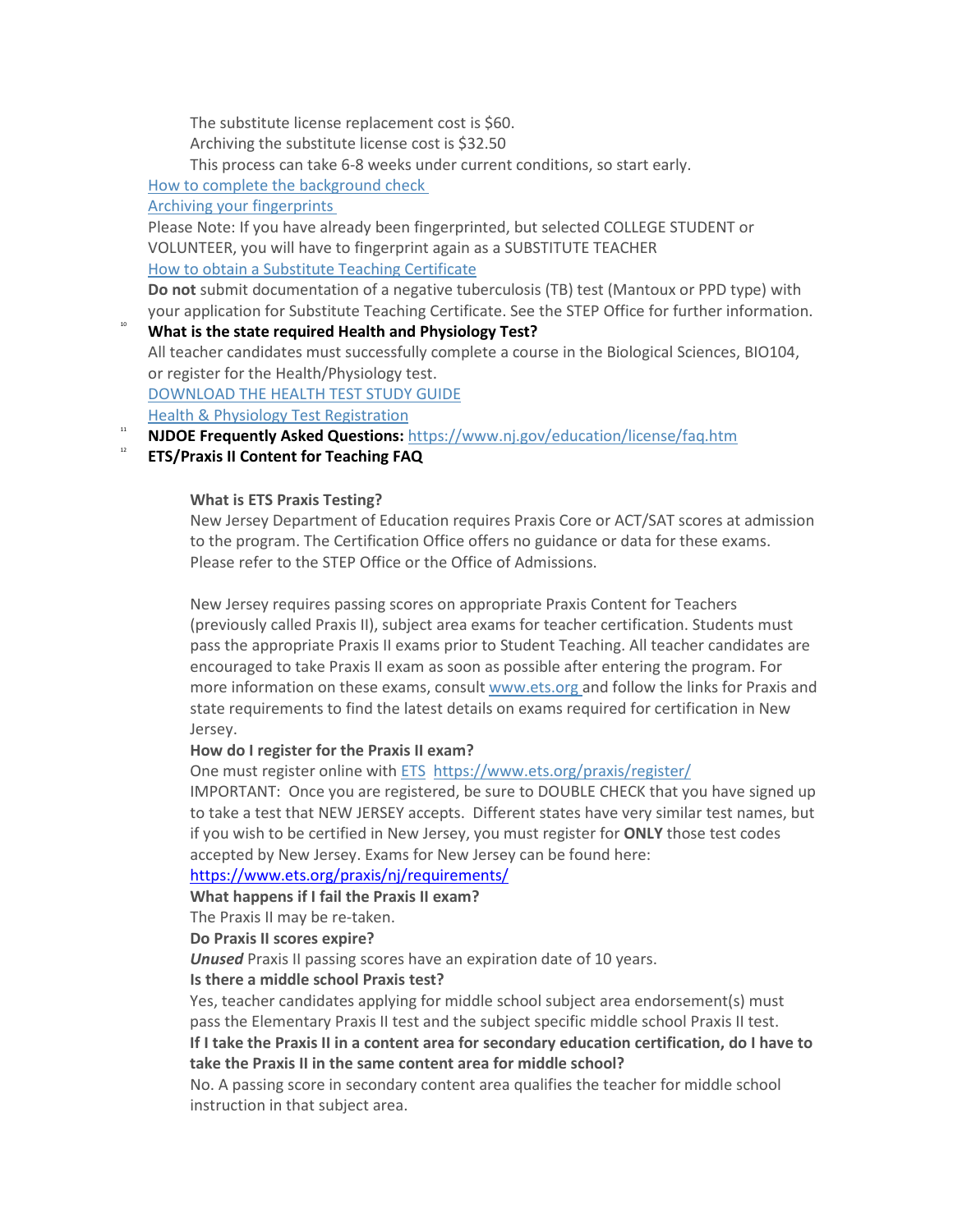#### **What is the "Flexibility Rule" and how does that affect me?**

**NOTE:** NJDOE Licensure and Credentials has two rules in place for students who require flexibility for either their GPA or certification test requirements. Please consult the NJDOE for details:

[https://www.nj.gov/education/license/praxis/GPA%20and%20Praxis%20Flexibility%20Re](https://www.nj.gov/education/license/praxis/GPA%20and%20Praxis%20Flexibility%20Requirements%20for%20Instructional%20Certificates.pdf) [quirements%20for%20Instructional%20Certificates.pdf](https://www.nj.gov/education/license/praxis/GPA%20and%20Praxis%20Flexibility%20Requirements%20for%20Instructional%20Certificates.pdf)

**How do I request accommodations for the Praxis II Test?**

Accommodations for the Praxis exams and instructions for how to request them are on the ETS website:

<https://www.ets.org/praxis/register/disabilities/accommodations/>

**Can I get support with the Praxis II fees?**

Fee Waivers may be available for college students who meet certain eligibility criteria. Please refer to the [Praxis/ETS](https://www.ets.org/praxis/about/fees/fee_waivers/) site for more information.

Contact Delsia Flemming, Assistant Dean School of Educatio[n dflemming@tcnj.edu](mailto:dflemming@tcnj.edu) for other assistance available.

#### **Can I take the Praxis II exam at home?**

On July 20, ETS opened registration for 27 additional tests that will be available for testing on August 1 (12 titles) and September 1 (15 titles). With this launch, there will be 70+ total *Praxis* tests available as part of the at home solution, representing approximately 80% of test volume. Please visit the [website](http://links.mkt1126.com/ctt?ms=NDMxMjQ0NzMS1&kn=17&r=MTA0OTcwOTk0NzE5NAS2&b=0&j=MTgyMDQxOTIxNAS2&mt=1&rt=0) for an up-to-date list of available tests. Please note the following tips and best practices your candidates should be aware of when taking *Praxis* tests at home:

• Candidates should add their state licensure agency or relevant association as a score recipient, as there is no "Automatic Score Reporting" for at home tests

- Candidates can add score recipients for free until three days after testing by contacting *Praxis* [Customer](http://links.mkt1126.com/ctt?ms=NDMxMjQ0NzMS1&kn=6&r=MTA0OTcwOTk0NzE5NAS2&b=0&j=MTgyMDQxOTIxNAS2&mt=1&rt=0) Service
- Confirm equipment and environment [requirements](http://links.mkt1126.com/ctt?ms=NDMxMjQ0NzMS1&kn=18&r=MTA0OTcwOTk0NzE5NAS2&b=0&j=MTgyMDQxOTIxNAS2&mt=1&rt=0) before registering

• Registration is a two-step process, starting with the test taker's ETS account, then through their ProctorU® account

• Changing a date and/or time of an at home test can be done through the candidate's ProctorU account

• Cancelling an at home test is done through *Praxis* [Customer](http://links.mkt1126.com/ctt?ms=NDMxMjQ0NzMS1&kn=3&r=MTA0OTcwOTk0NzE5NAS2&b=0&j=MTgyMDQxOTIxNAS2&mt=1&rt=0) Service

ETS has a new video to support the test taker when getting started with at home testing. The video provides a preview of the entire testing from home process.

**COVID-19 RESPONSE:** Test center availability remains fluid depending on individual state and local requirements. Centers that are open do have limited capacity due to social distancing and safety guidelines. For more information about test center availability, visit [website.](http://links.mkt1126.com/ctt?ms=NDMxMjQ0NzMS1&kn=10&r=MTA0OTcwOTk0NzE5NAS2&b=0&j=MTgyMDQxOTIxNAS2&mt=1&rt=0)

# <span id="page-3-0"></span><sup>13</sup> **What is edTPA**

edTPA is a state-required performance-based, subject-specific assessment and support system used by more than 600 teacher preparation programs in some 40 states to emphasize, measure and support the skills and knowledge that all teachers need from Day 1 in the classroom.

Webinars for the edTPA [Community](http://edtpa.aacte.org/) [edTPA](http://edtpa.aacte.org/faq) FAQ About [edTPA](http://edtpa.aacte.org/about-edtpa)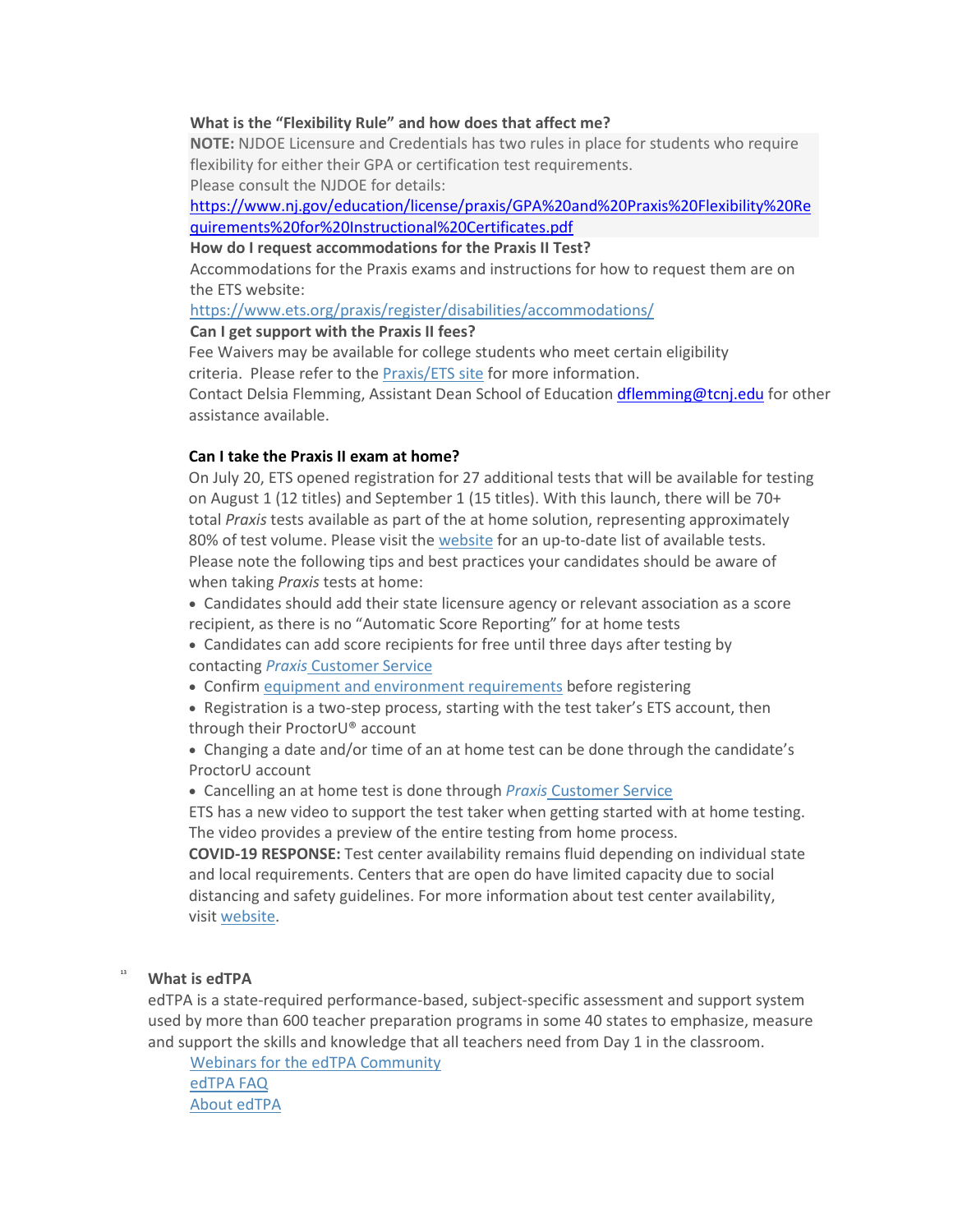Guidance for edTPA in An Alternative [Arrangement:](http://edtpa.aacte.org/) Virtual Learning Environment edTPA [Newsletter](http://edtpa.aacte.org/) [Submission](https://certification.tcnj.edu/edtpa-reporting-and-submission-dates-2020-2021/) and Reporting Dates for after September 10, 2020 [Register](http://edtpa.aacte.org/) for edTPA Download [Handbooks](http://edtpa.aacte.org/)

<span id="page-4-0"></span><sup>14</sup> **Where do I find edTPA training?** The following webinars spanning academic year 2020-2021, are provided by Pearson for the edTPA community, with the dates and links for sign-up within each document:

<http://edtpa.aacte.org/>

# <span id="page-4-1"></span><sup>15</sup> **What is the required GPA for New Jersey teacher certification?**

New Jersey requires that candidates for certification achieve a cumulative GPA of at least 3.00 when a GPA of 4.00 equals an A grade for students graduating on or after September 1, 2016.

- <span id="page-4-2"></span><sup>16</sup> **How do I apply for certification?** Apply for [Instructional](https://certification.tcnj.edu/instructional-certificates-only/) Certificates Apply for Advanced [Certificates](https://certification.tcnj.edu/advanced-certificates/)
- <span id="page-4-3"></span><sup>17</sup> **How do I apply for certification through the DOE?** Refer to the NJDOE FAQ: <https://www.nj.gov/education/license/faq.htm>

# <span id="page-4-4"></span><sup>18</sup> **What type of certification do I need?**

The NJDOE offers three types of instructional certificates:

- Certificate of Eligibility
- Certificate of Eligibility with Advanced Standing
- Standard Certificate

# Details on each are [available](https://www.state.nj.us/education/license/faq.htm#8) here.

If you are still unclear, you should meet with your Program Coordinator or Department Chair for advisement.

<sup>19</sup> **How long will it take before I receive my certificate?** Anticipate receiving your Certificate of Eligibility with Advanced Standing (CEAS) from the New Jersey Department of Education withing 8-10 weeks from your **graduation date**, if you have submitted your complete application to the Certification Office. Read for more [details.](https://certification.tcnj.edu/2020/08/26/2020-2021-certification-procedures-and-timelines-during-covid-19-2/)

# <span id="page-4-5"></span><sup>20</sup> **What should I do if I am offered a job before I receive my license?**

Upon successful completion of your application, conferral of your degree and the submission of your application and fee to the New Jersey Department of Education, you may request a courtesy letter from the Certification Office stating that we have recommended you for certification. This letter may be used for any school district interested in interviewing you for a teaching position.

# <span id="page-4-6"></span><sup>21</sup> **Can I check the status of my certification with NJDOE?**

The status of your certification will **not** show on the NJDOE website until your license has been issued. All information about certificates is now online including certificate name, certificate ID number, date of issuance, and expiration date if applicable. Instructions to view this information can be found at [NJDOE.](https://www.nj.gov/education/license/tcis/instructions.pdf)

<span id="page-4-7"></span><sup>22</sup> **How long do I have to apply for my license?**